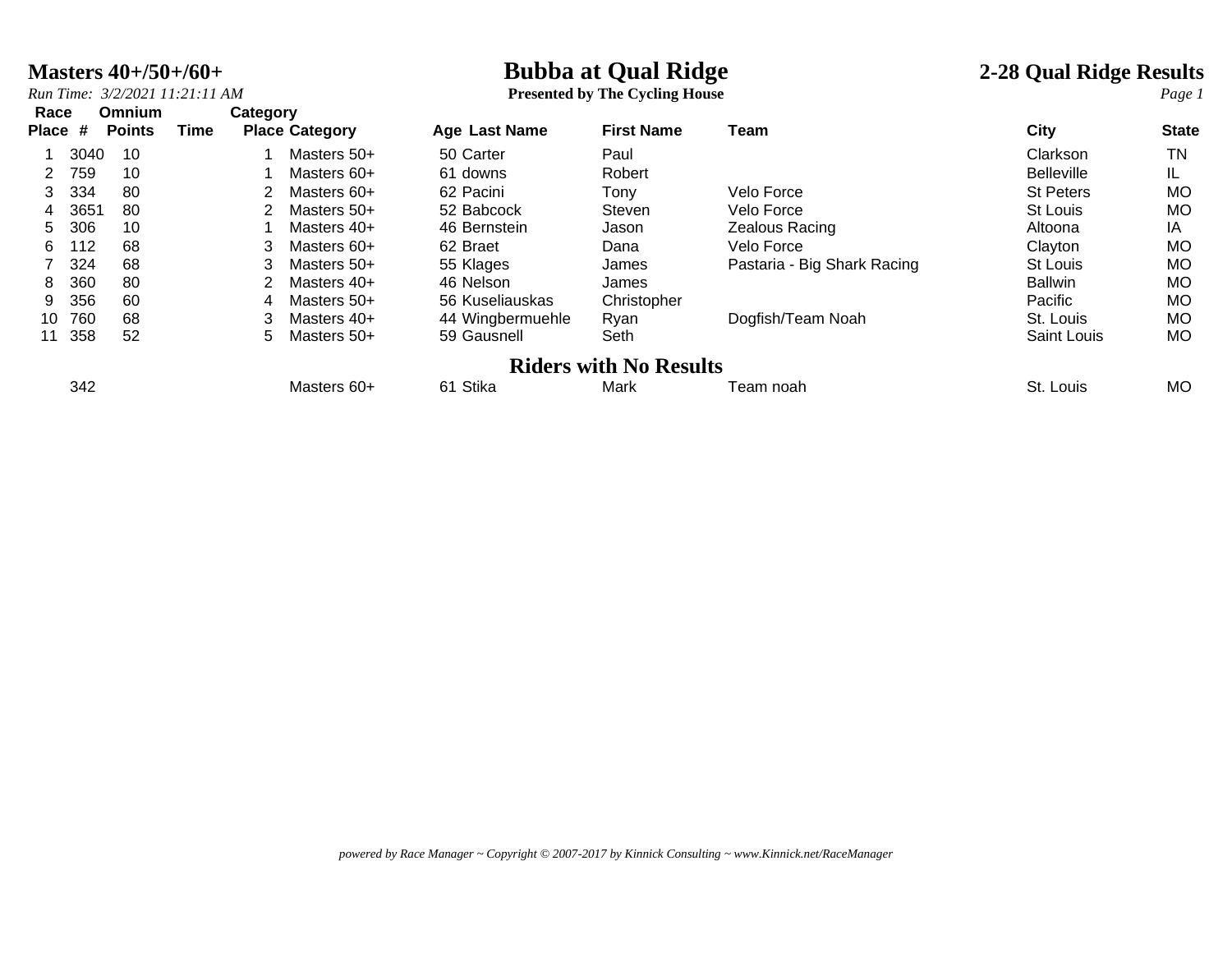| <b>Juniors</b><br>Run Time: 3/2/2021 11:21:11 AM |                                |      |                                   |                    | <b>Bubba at Qual Ridge</b><br><b>Presented by The Cycling House</b> |                            |                   |              |
|--------------------------------------------------|--------------------------------|------|-----------------------------------|--------------------|---------------------------------------------------------------------|----------------------------|-------------------|--------------|
| Race<br>Place #                                  | <b>Omnium</b><br><b>Points</b> | Time | Category<br><b>Place Category</b> | Age Last Name      | <b>First Name</b>                                                   | Team                       | City              | <b>State</b> |
|                                                  |                                |      |                                   |                    |                                                                     |                            |                   |              |
| 326                                              | 10                             |      | Juniors                           | 13 Lembke          | Carter                                                              |                            | Columbia          | MO           |
| 367                                              | 80                             |      | Juniors                           | 15 Baugh           | Logan                                                               |                            | St. Charles       | MO           |
| 305                                              | 68                             |      | Juniors                           | 14 Bernstein       | Cooper                                                              | Spin Development Race Team | Altoona           | ΙA           |
| 763<br>4                                         | 60                             |      | Juniors<br>4                      | 17 Stafford        | Andrew                                                              | <b>TW Carbon Racing</b>    | O Fallon          | MO           |
| -370<br>5.                                       | 52                             |      | Juniors<br>5.                     | 15 Chase           | Neftali                                                             | Chase Law/ChaseNet         | Saint Louis       | MO           |
| 764<br>6.                                        | 46                             |      | Juniors                           | 6 Dickerson        | <b>Brayden</b>                                                      |                            | <b>Belleville</b> | IL           |
| DNIE 004                                         | $\sim$                         |      | $MIP$ $1.442$                     | $10 \text{ lbmax}$ | $D: L \rightarrow L$                                                |                            | $O = 1.$          | $\sim$       |

| Race           | Omnium        |      | Category              |                      |                   |                            |                   |              |
|----------------|---------------|------|-----------------------|----------------------|-------------------|----------------------------|-------------------|--------------|
| Place #        | <b>Points</b> | Time | <b>Place Category</b> | <b>Age Last Name</b> | <b>First Name</b> | Team                       | City              | <b>State</b> |
| 326            | 10            |      | <b>Juniors</b>        | 13 Lembke            | Carter            |                            | Columbia          | <b>MO</b>    |
| 367            | -80           |      | Juniors               | 15 Baugh             | Loqan             |                            | St. Charles       | МO           |
| 305            | 68            |      | Juniors               | 14 Bernstein         | Cooper            | Spin Development Race Team | Altoona           | ΙA           |
| 763            | 60            |      | Juniors<br>4          | 17 Stafford          | Andrew            | <b>TW Carbon Racing</b>    | O Fallon          | МO           |
| 370<br>5       | 52            |      | Juniors<br>5.         | 15 Chase             | Neftali           | Chase Law/ChaseNet         | Saint Louis       | МO           |
| 764<br>6.      | 46            |      | <b>Juniors</b><br>6.  | 6 Dickerson          | <b>Brayden</b>    |                            | <b>Belleville</b> |              |
| <b>DNF 291</b> |               |      | <b>DNF Juniors</b>    | 12 Johnson           | Riley             |                            | Columbia          | МO           |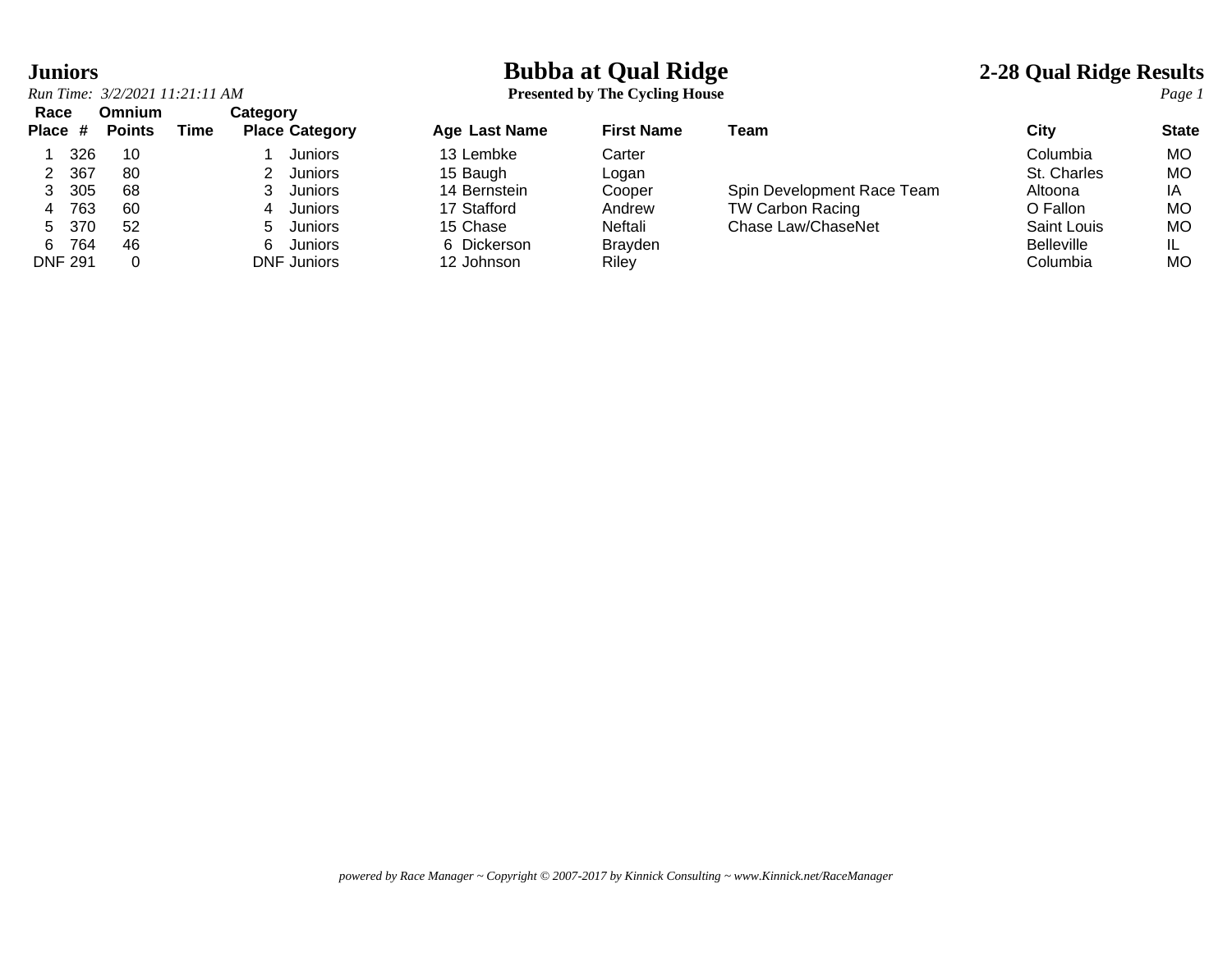| <b>Virgins</b>                 |                                |      |                                   |               | <b>Bubba at Qual Ridge</b>               | 2-28 Qual Ridge Results |             |              |
|--------------------------------|--------------------------------|------|-----------------------------------|---------------|------------------------------------------|-------------------------|-------------|--------------|
| Run Time: 3/2/2021 11:21:11 AM |                                |      |                                   |               | <b>Presented by The Cycling House</b>    |                         |             | Page 1       |
| Race<br>Place #                | <b>Omnium</b><br><b>Points</b> | Time | Category<br><b>Place Category</b> | Age Last Name | <b>First Name</b>                        | Team                    | Citv        | <b>State</b> |
| 753                            |                                |      | Virgins                           | 99 Antonson   | Adrienne                                 |                         | Champaign   | IL           |
| 366                            |                                |      | Virgins                           | 25 Meyer      | <b>Riders with No Results</b><br>Stephan |                         | Saint louis | МC           |
|                                |                                |      |                                   |               |                                          |                         |             |              |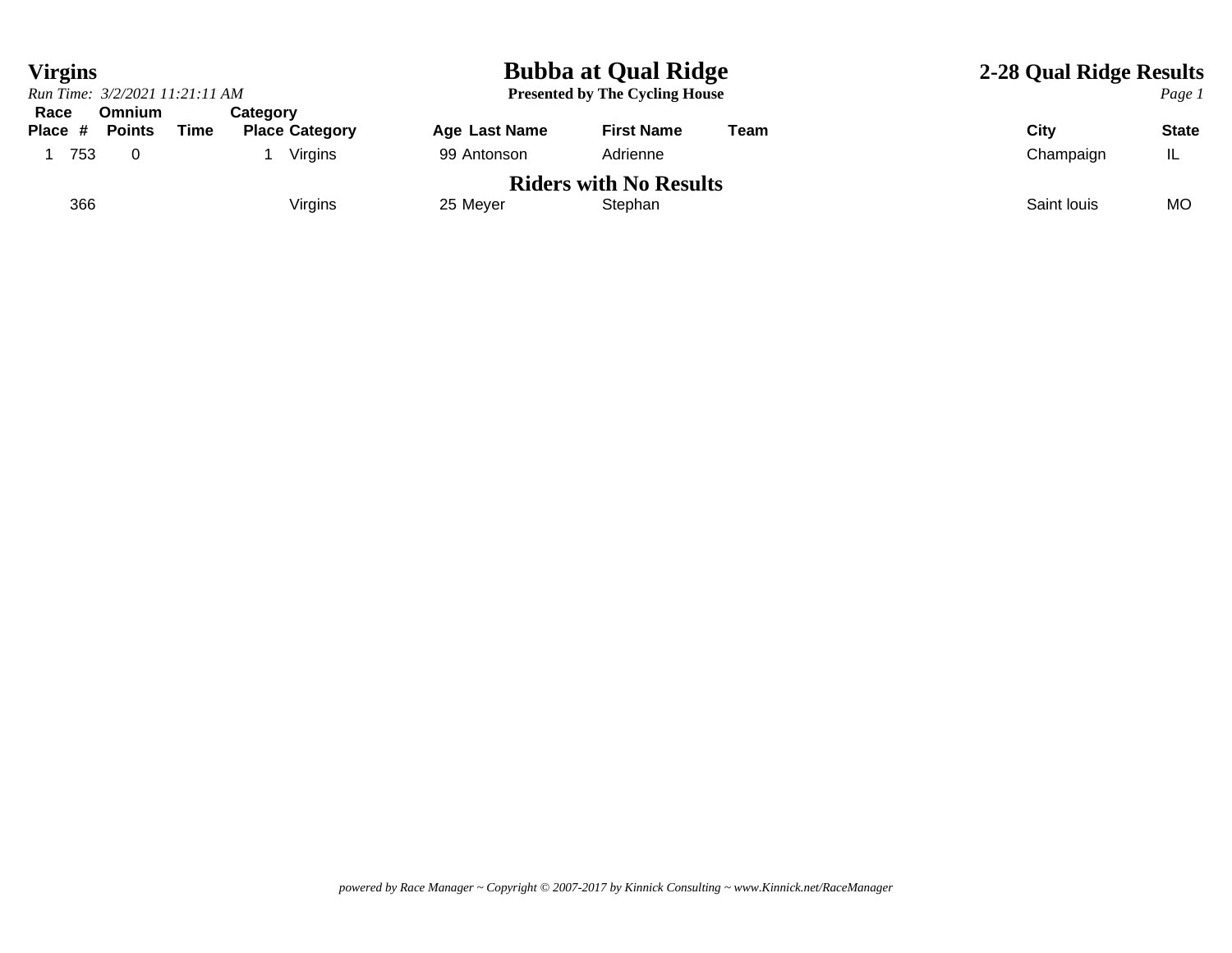### **Women A Bubba at Qual Ridge 2-28 Qual Ridge Results**

|      |         | Run Time: 3/2/2021 11:21:11 AM |      |                 |                       |               | <b>Presented by The Cycling House</b> |                  |                   | Page 1       |
|------|---------|--------------------------------|------|-----------------|-----------------------|---------------|---------------------------------------|------------------|-------------------|--------------|
| Race | Place # | <b>Omnium</b><br>Points        | Time | <b>Category</b> | <b>Place Category</b> | Age Last Name | <b>First Name</b>                     | Team             | City              | <b>State</b> |
|      | 762     | 10                             |      |                 | Women's A             | 54 Siegel     | <b>Britta</b>                         |                  | St Louis          | MO.          |
|      | 758     | 80                             |      |                 | Women's A             | 99 Artison    | Elle                                  |                  | <b>Belleville</b> | WI           |
|      | 187     | 68                             |      |                 | Women's A             | 40 Wilger     | Jamie                                 |                  | St. Louis         | МO           |
|      |         |                                |      |                 |                       |               | <b>Riders with No Results</b>         |                  |                   |              |
|      | 303     |                                |      |                 | Women's A             | 40 Bax        | Carrie                                | Move Up Off Road | Ashland           | MO.          |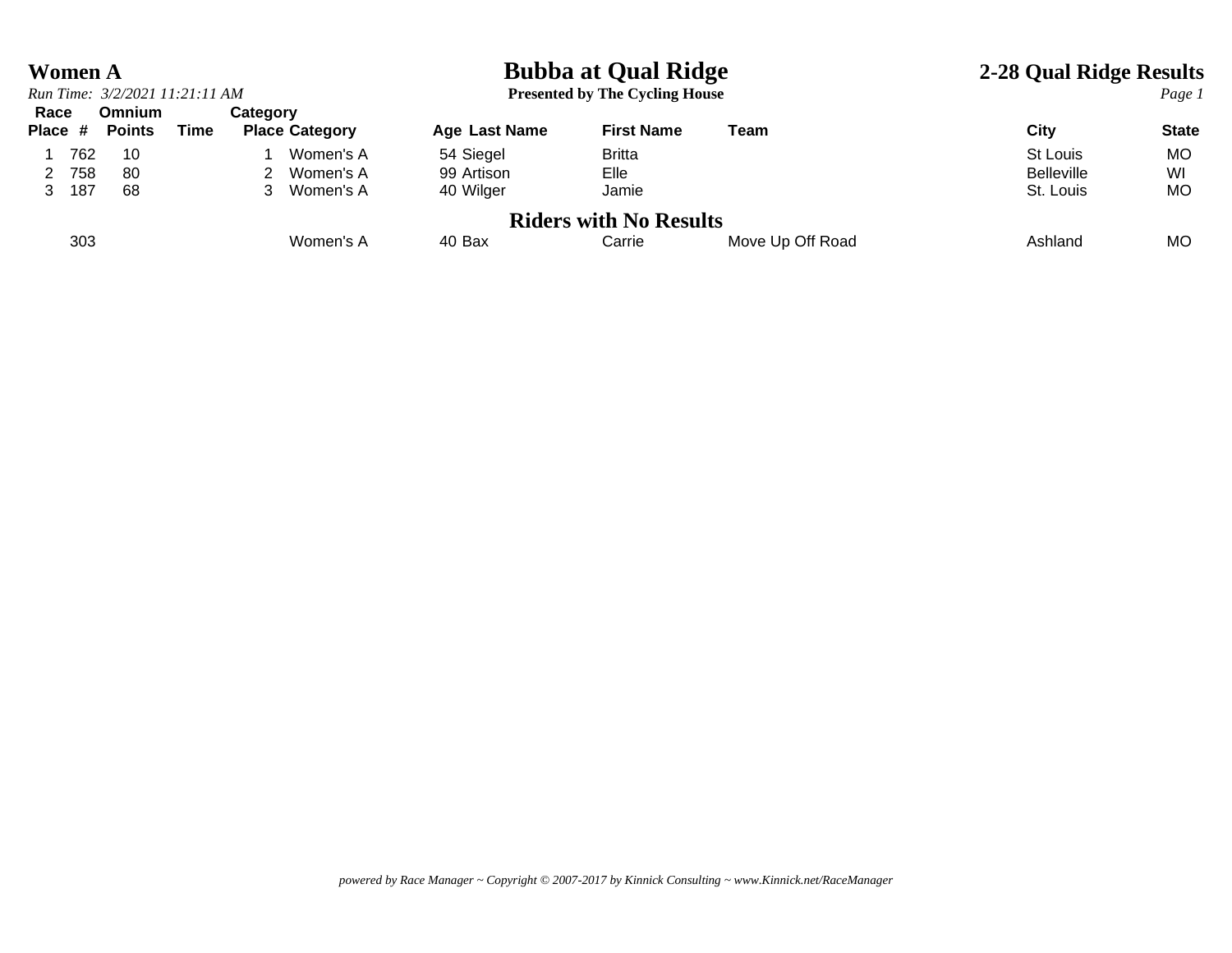# *Run Time: 3/2/2021 11:21:11 AM* **Presented by The Cycling House** *Page 1* **Race Omnium Category**

### **Women B Bubba at Qual Ridge 2-28 Qual Ridge Results**

| navu    |      | <u>viilinuil</u> |      | <b>VALCYOL</b>        |                      |                   |                         |           |              |
|---------|------|------------------|------|-----------------------|----------------------|-------------------|-------------------------|-----------|--------------|
| Place # |      | <b>Points</b>    | Time | <b>Place Category</b> | <b>Age Last Name</b> | <b>First Name</b> | Team                    | City      | <b>State</b> |
|         | 3380 | -10              |      | Women's B             | 21 Schnettgoecke     | <b>Nicolette</b>  |                         | St Louis  | МO           |
|         | 293  | -80              |      | Women's B             | 34 Cooper            | ∟orv              | Road Crew Coffee Racing | St. Louis | МC           |
|         | 307  | 68               |      | Women's B             | 46 Bernstein         | Kerrie            | Zealous Racing          | Altoona   | IA           |
|         | 765  | 60               |      | Women's B             | 99 Nester            | Jana              |                         |           |              |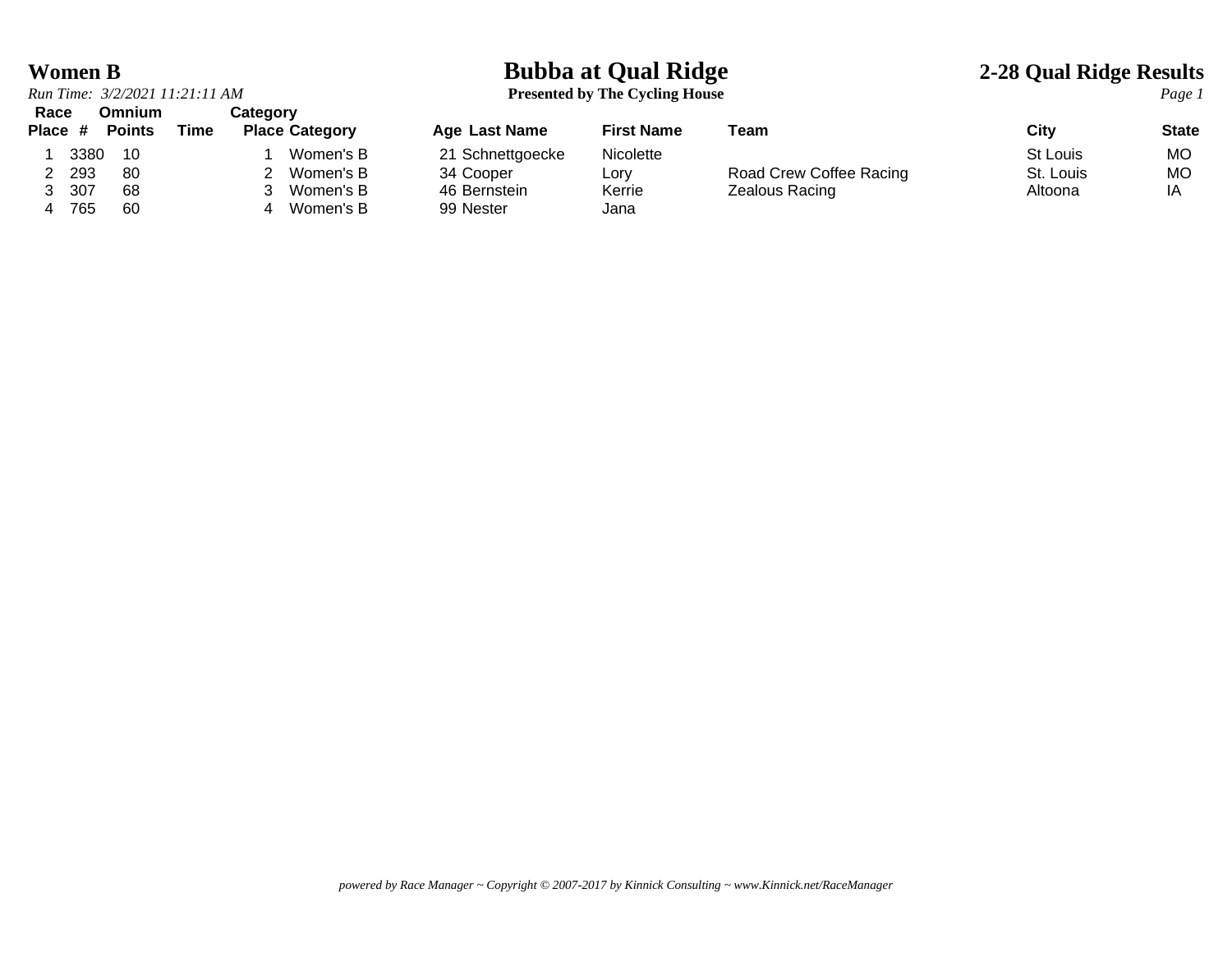## **C Race**<br> **C** Race **2-28 Qual Ridge Results**<br> **Bubba at Qual Ridge 1**<br> **Presented by The Cycling House 2-28 Qual Ridge Results**

**Presented by The Cycling House** 

| Race            |      | <b>Omnium</b> |      | Category |                       |                      |                               |                                         |                      |              |
|-----------------|------|---------------|------|----------|-----------------------|----------------------|-------------------------------|-----------------------------------------|----------------------|--------------|
| <b>Place</b>    | #    | <b>Points</b> | Time |          | <b>Place Category</b> | <b>Age Last Name</b> | <b>First Name</b>             | Team                                    | <b>City</b>          | <b>State</b> |
|                 | 756  | 10            |      |          | C Race                | 29 Dickerson         | Jared                         | Bike Surgeon Cycling built by The Korte | <b>Belleville</b>    | IL.          |
| 2               | 286  | 80            |      |          | C Race                | 35 Kemmis            | Michael (Sean)                |                                         | Saint Louis          | <b>MO</b>    |
| 3               | 3660 | 68            |      | 3.       | C Race                | 25 Meyer             | Stephan                       |                                         | Saint louis          | MO           |
| 4               | 3260 | 60            |      | 4        | C Race                | 13 Lembke            | Carter                        |                                         | Columbia             | <b>MO</b>    |
| 5.              | 325  | 52            |      | 5.       | C Race                | 55 Kusterer          | Robert                        | Pastaria - Big Shark Racing Team        | St Louis             | МO           |
| 6               | 761  | 46            |      | 6        | C Race                | 36 Helvey            | John                          |                                         | Saint Louis          | <b>MO</b>    |
|                 | 755  | 40            |      |          | C Race                | 99 Allen             | Jacob                         |                                         | Champaign            | IL.          |
| 8               | 58   | 34            |      | 8        | C Race                | 46 Rowold            | David                         | Pastaria                                | <b>Saint Charles</b> | MO           |
| 9               | 3680 | 28            |      | 9        | C Race                | 25 Bakus             | Alex                          |                                         | Saint Louis          | МO           |
| 10              | 369  | 24            |      | 10       | C Race                | 51 Chase             | Matthew                       | Chase Law/ChaseNet                      | Saint Louis          | <b>MO</b>    |
| 11              | 754  | 20            |      | 11       | C Race                | 49 Denham            | Curtis                        |                                         | O'Fallon             | <b>MO</b>    |
| 12              | 344  | 18            |      |          | 12 C Race             | 58 Sweetin           | Shawn                         |                                         | Defiance             | <b>MO</b>    |
| 13 <sup>1</sup> | 321  | 16            |      |          | 13 C Race             | 20 kessler           | Linus                         |                                         | Saint Louis          | МO           |
| 14              | 322  | 14            |      |          | 14 C Race             | 52 Kessler           | Matt                          |                                         | <b>Saint Louis</b>   | <b>MO</b>    |
| <b>DNF 30</b>   |      | 0             |      |          | DNF C Race            | 46 Collier           | Tom                           |                                         | Saint Louis          | МO           |
|                 |      |               |      |          |                       |                      | <b>Riders with No Results</b> |                                         |                      |              |
|                 | 376  |               |      |          | C Race                | 59 Holman            | Darryl                        |                                         | <b>Saint Louis</b>   | <b>MO</b>    |
|                 | 2910 |               |      |          | C Race                | 12 Johnson           | Riley                         |                                         | Columbia             | МO           |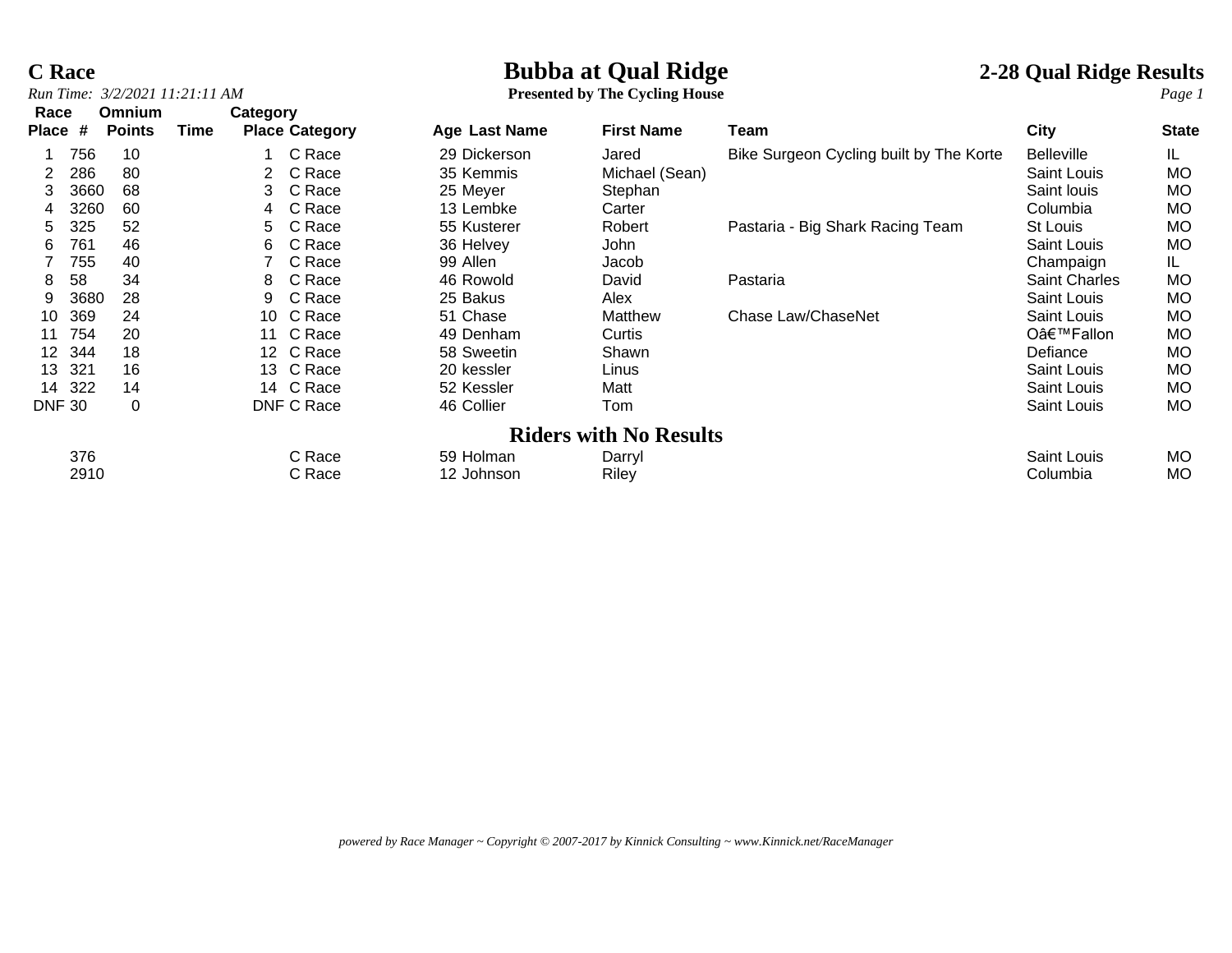## **B Race**<br> **Bubba at Qual Ridge** 2-28 Qual Ridge Results<br> **Bubba at Qual Ridge** 2-28 Qual Ridge Results<br> **Presented by The Cycling House**

|      |          | Run Time: 3/2/2021 11:21:11 AM |          |                       |
|------|----------|--------------------------------|----------|-----------------------|
| Race |          | Omnium                         | Category |                       |
|      |          | Place # Points Time            |          | <b>Place Category</b> |
| 1    | 304      | 10                             |          | B Race                |
| 2    | 757      | 80                             | 2        | <b>B</b> Race         |
| 3    | 288      | 68                             | 3        | <b>B</b> Race         |
| 4    | 287      | 60                             | 4        | <b>B</b> Race         |
| 5    | 3840     | 52                             | 5        | <b>B</b> Race         |
| 6    | 3150     | 46                             | 6        | <b>B</b> Race         |
| 7    | 3490     | 40                             |          | <b>B</b> Race         |
| 8    | 91       | 34                             | 8        | B Race                |
|      | DNF 3220 |                                |          | DNF B Race            |

**Presented by The Cycling House** 

| Race    |                 | <b>Omnium</b> |      | Category |                       |               |                   |                                  |                        |              |
|---------|-----------------|---------------|------|----------|-----------------------|---------------|-------------------|----------------------------------|------------------------|--------------|
| Place # |                 | <b>Points</b> | Time |          | <b>Place Category</b> | Age Last Name | <b>First Name</b> | Team                             | City                   | <b>State</b> |
|         | 304             | 10            |      |          | <b>B</b> Race         | 50 Carter     | Paul              |                                  | Clarkson               | ΤN           |
| 2       | 757             | 80            |      |          | 2 B Race              | 99 Lysdahl    | Zach              |                                  | <b>Bellville</b>       |              |
| 3       | 288             | 68            |      |          | 3 B Race              | 55 Olson      | Greg              |                                  | Saint Louis            | <b>MO</b>    |
| 4       | 287             | 60            |      |          | 4 B Race              | 41 Beals      | Joseph            |                                  | St Louis               | <b>MO</b>    |
| 5.      | 3840            | -52           |      |          | 5 B Race              | 50 Westerbeck | <b>Brett</b>      |                                  | Saint Louis            |              |
| 6.      | 3150            | -46           |      |          | 6 B Race              | 52 Martin     | Robert            | Pastaria - Big Shark Racing Team | Saint Louis            | <b>MO</b>    |
|         | 3490            | -40           |      |          | B Race                | 99 Martin     | Johnny            |                                  | Saint Louis            | <b>MO</b>    |
| 8       | -91             | 34            |      |          | 8 B Race              | 53 Monjauze   | Marc              |                                  | <b>University City</b> | <b>MO</b>    |
|         | <b>DNF 3220</b> | $\Omega$      |      |          | DNF B Race            | 52 Kessler    | Matt              |                                  | Saint Louis            | МO           |